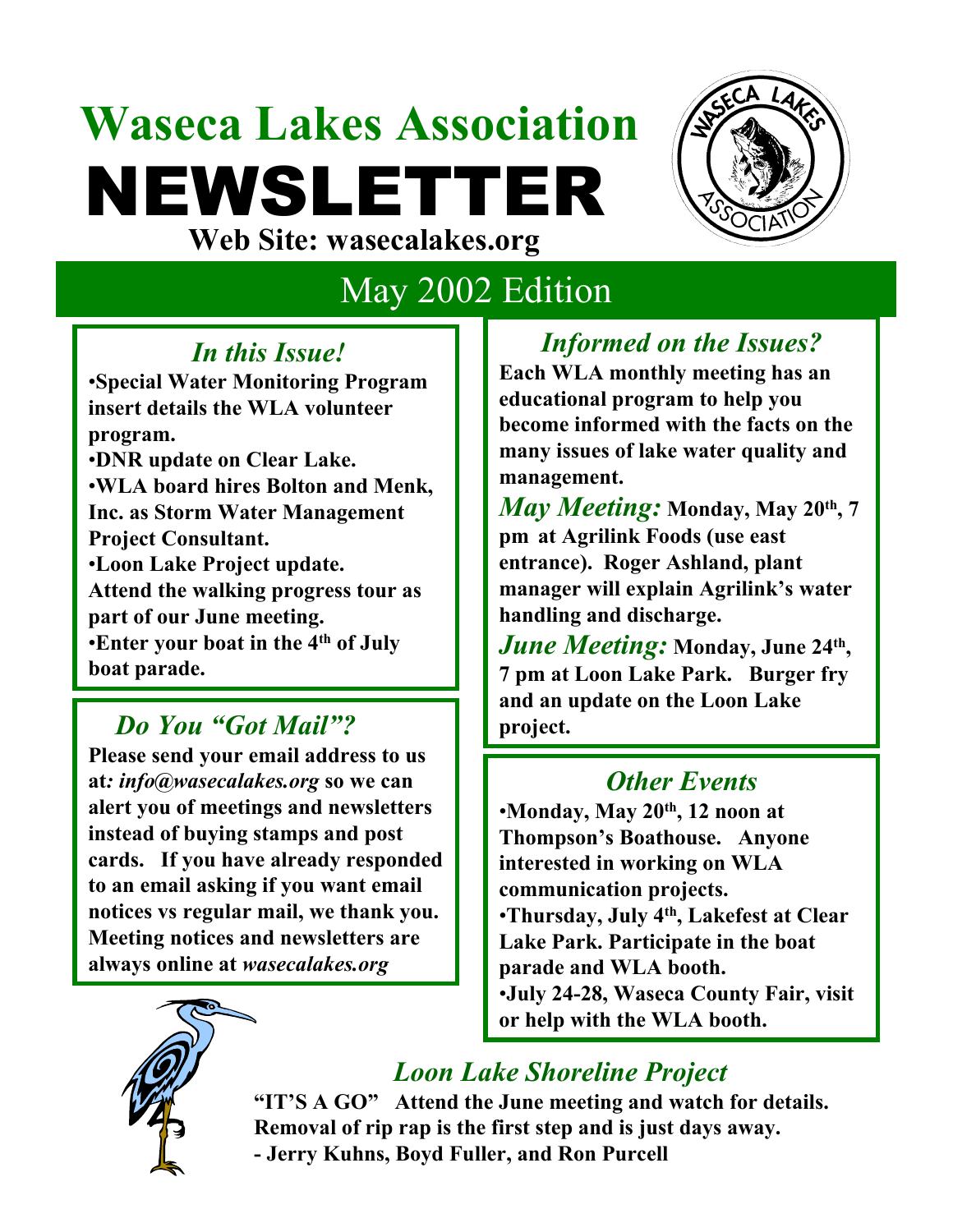## **Waseca Lakes Association News**

### *DNR Update on Clear Lake*

**During April DNR fisheries crews were busy collecting 1-2 million northern pike eggs from area lakes which included Clear Lake to supplement lost natural reproduction. Most of the seasonally flooded wetland habitat that pike prefer for spawning has been removed or negatively altered around many of our area lakes making stocking necessary to maintain this fishery. Approximately 100,000 northern pike fry were stocked in Clear Lake this spring. The stocking was split between the spawning area and behind the ball fields and campground. Spring rains will move these fish into the lake after they have had a chance to grow. Crews have also stocked 400 pounds of yearling northern pike over the last week, these fish averaged around a pound each. 675,000 walleye fry are stocked two out of every three years. Presently, walleye numbers look favorable in Clear Lake with most fish ranging between 12-17 inches. -Todd Kolander, DNR Fisheries**

**The WLA has voted to place voluntary fish release signs around Clear Lake. We have worked with the DNR on the wording and will share expenses with the Waseca Sportsman's Club. The signs will read:**

*Help Improve Your Fishing; Release Walleye under 14" Northern under 30"*

**- Mike Connors**

## *Bolton and Menk Hired as Storm Water Consultant*

**Results of the water monitoring program showing a high phosphorus load entering Clear Lake from Gator Lake (near Barney's) from the city storm sewer system. Reducing the high phosphorus load and high water inflows from the storm sewer system are the focus of the storm water management committee now led by Bolton and Menk, Inc of Mankato.** 

**The WLA board has signed a contract funded via our Blandin grant to evaluate issues such as watershed limits for point sources flowing into Clear Lake, inflow, outflow, nutrient loading and flushing rates. The goal is for the committee to use this information working with the city, county, and other agencies to implement long term and practical solutions. - Dale Schons, Storm Water Mgmt.**



#### *Enter the Boat Parade*

**The Lakefest boat parade met with much success last year. Who can unseat Hank Olson of his traveling paddle trophy? Parade theme is patriotic or "anything" and starts at 3:30 pm on July 4th from the north shore. For details and to join the fun, call Rick Roberts at 835-1207.**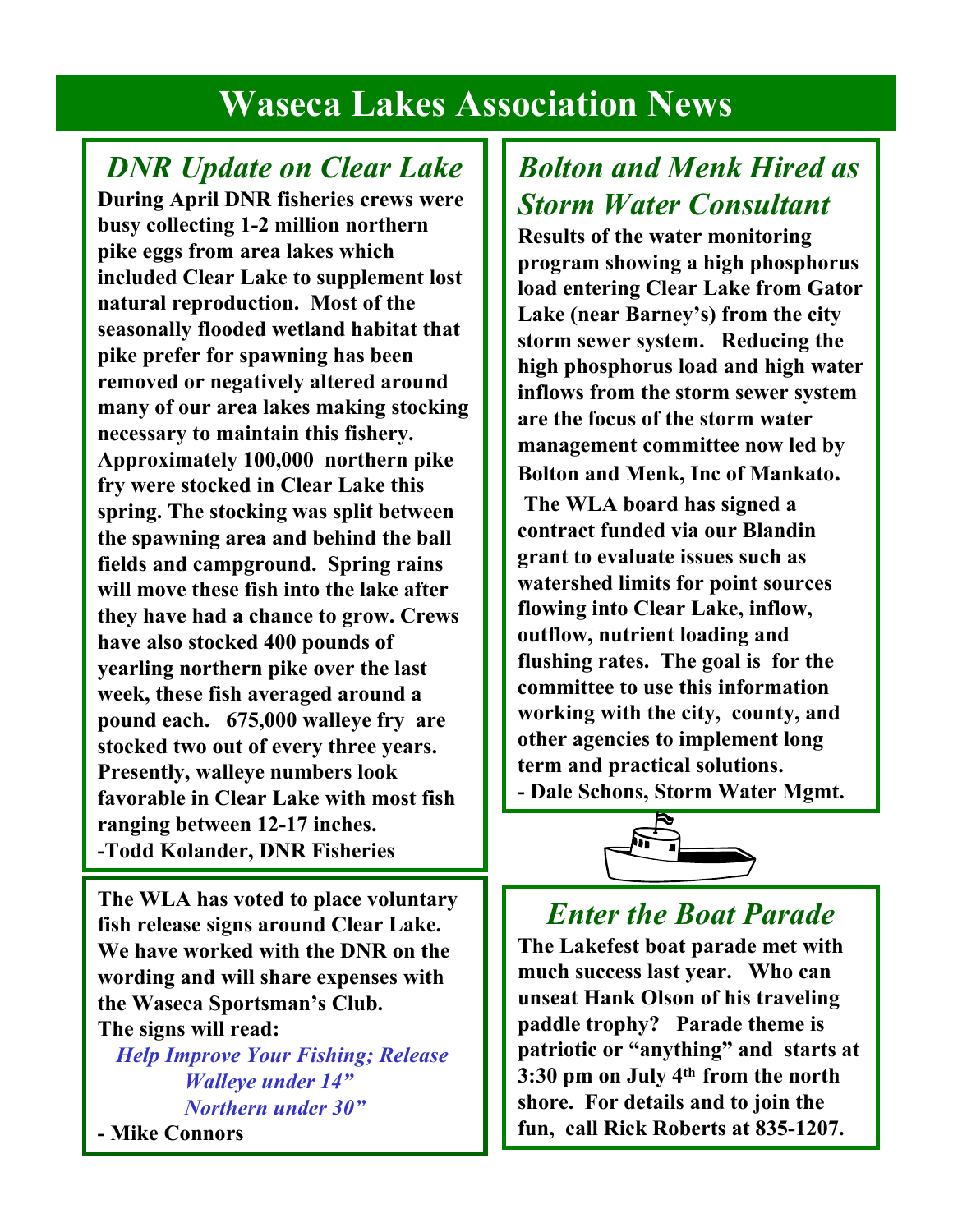**Most experts agree that the top two factors affecting water quality in Clear Lake are storm water management and septic systems. Monitoring information will be used to address the storm water issue as that is how phosphorus enters the lake. Gator Lake is the biggest concern since it probably contributes as much storm water volume and phosphorus as all the other inlets combined. Hopefully, eventual annexation and completion of the trail/road around the lake will eliminate the septic problems. - Duane Rathmann** 



**2002 Waseca Lakes Association Clear Lake Phosphorus Monitoring Sites**